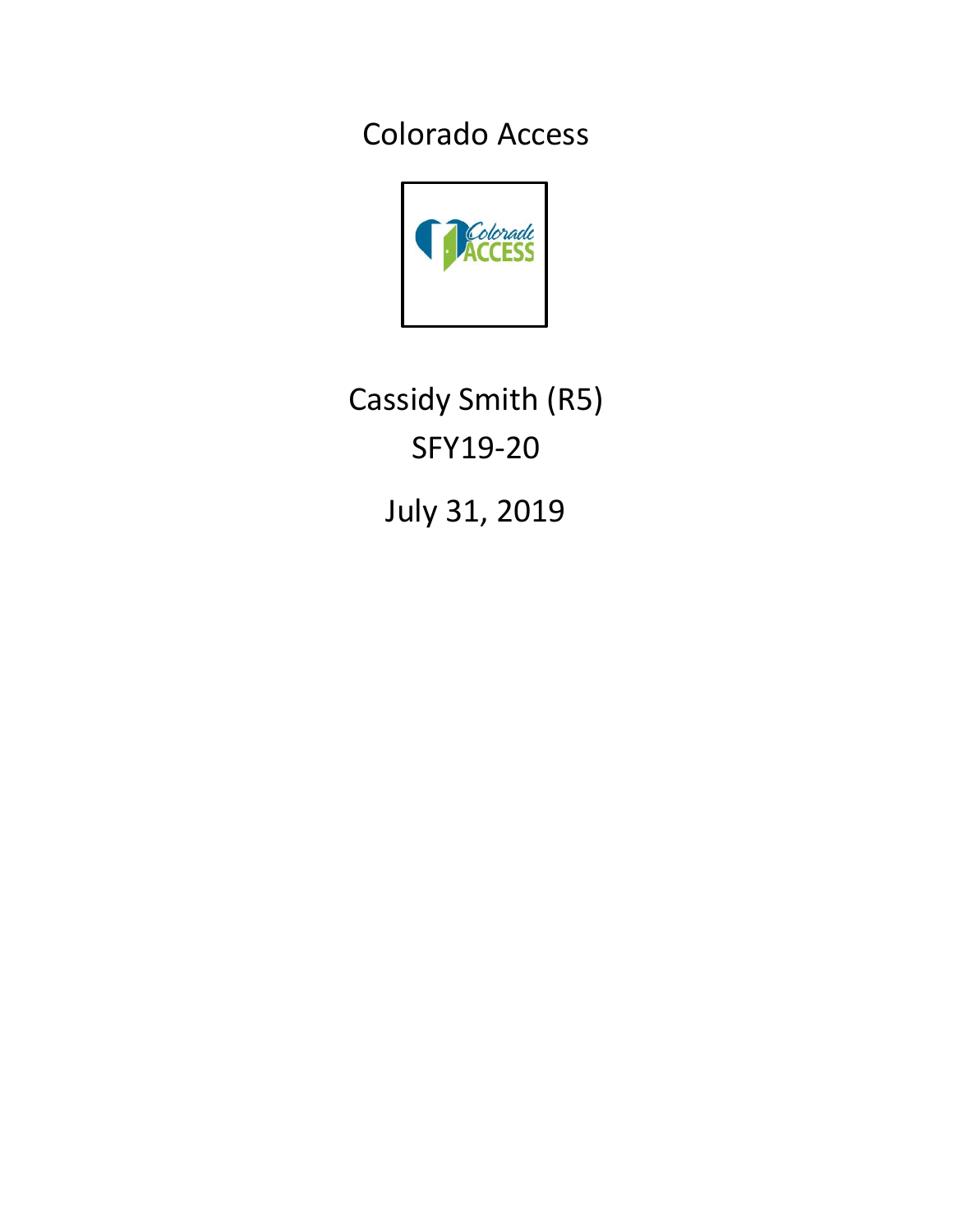### **Introduction**

Colorado Access (COA) is dedicated to empowering our members with access to timely and appropriate health care, and delivering comprehensive choice to Members as they seek out providers and resources that best meet their needs. Building upon a history of partnership, engagement, and network development, COA is well positioned, currently, to meet or exceed the network adequacy standards established by the Regional Accountable Entity (RAE) contracts for Regions 3 and 5, and excited about opportunities to grow and improve our network in the coming years. While not comprehensive, this Network Adequacy Plan articulates the overarching approach that COA will employ toward cultivating and supporting viable provider participation, thus helping to expand options for Members.

This report is written within context of Section 9.8.1., and subsequent paragraphs, of the RAE contracts for Regions 3 and 5, and will address questions specific to those paragraphs. COA will submit a Network Adequacy Report, on a quarterly basis, to help track and validate the successes and challenges of the strategies outlined in the pages that follow. As always, COA is happy to provide further information and clarification to the Department upon request.

### **Contract Citation 9.5.1.1.**

 $\overline{\phantom{a}}$ 

*How [will the Contractor] maintain and monitor a network of appropriate providers that is supported by written agreements and is sufficient to provide adequate access to all services covered under the contract for all members including those with limited English proficiency and members with physical or mental disabilities?*

Colorado Access has extensive experience in developing and supporting a provider network dedicated to servicing members of Health First Colorado (Colorado's Medicaid program). The vigorous provider networks we established during our tenure as a Regional Care Collaborative Organization (RCCO) and Behavioral Health Organization (BHO) are the foundation of our RAE network. Though slightly different in how they transitioned, our initial focus for RAE network development has centered on effectively forwarding our previous providers into our current network—and maintaining sufficient support for providers during the transition.

#### **Primary Care Medical Provider Network (PCMP)**

COA targeted all providers in our previous RCCO networks, for Regions 3 and 5, to become part of our RAE primary care network. Due to programmatic differences between the RCCO and RAE platforms, COA developed and executed new contracts with these providers. We achieved a 100% success rate in re-contracting each of the 100 targeted primary care providers.<sup>1</sup>

Building on this foundation, COA will has added 27 additional PCMPs in the past year. We use various resources to further target potential additions and grow our network of

<sup>1</sup> This number represents *provider* participation and is not reflective of the total number of *practice sites*. The number of practice sites is significantly higher, as will be indicated in subsequent reporting.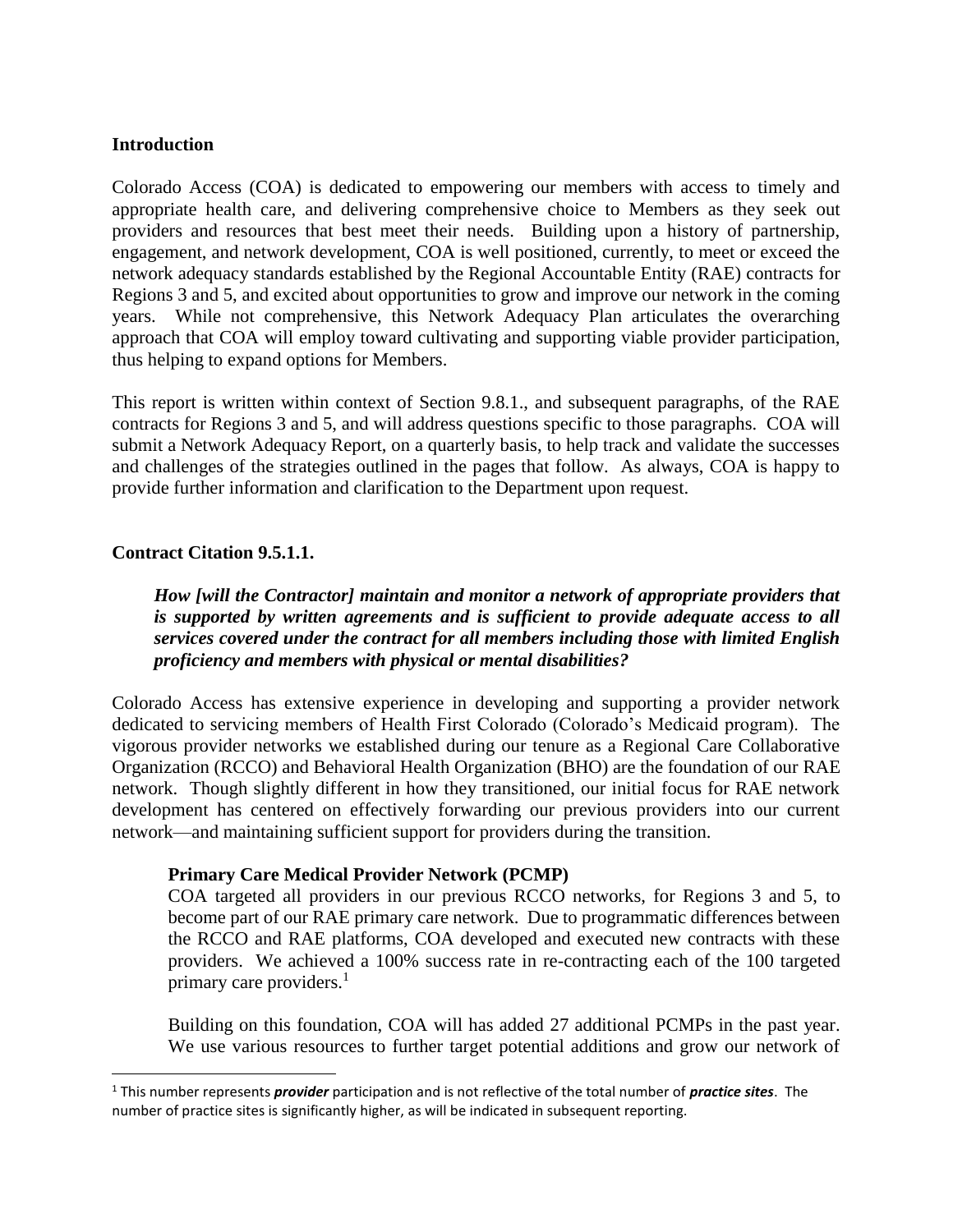providers. COA has a dedicated provider contracting team that responds to inquiries and requests to participate in our network on a daily basis. These requests consistently arise from:

- Interested physical health providers;
- Extensive outreach by our Provider Relations team;
- Requests from contracted providers such as UC Health;
- Referrals by community partners;
- Inquiries from members and referrals by our Customer Service team;
- Partnership with the Department and Health First Colorado Enrollment to outreach and contract with providers that have been requested by Members, but who are not yet participating in our network.

In addition, COA continually monitors provider to member ratios within our regions to identify areas that need prioritization for targeted provider outreach. It is important to note, however, that COA is dedicated to contracting with any willing and appropriate provider to become part of our primary care network, regardless of their location.

To become part of our network, COA requires all primary care medical providers (PCMPs) to complete a comprehensive provider application, and to sign a Professional Provider Agreement (PPA).<sup>2</sup> All PCMPs have a newly revised agreement that obligates them to the PCMP requirements as outlined in our RAE contract with the State of Colorado. The PPAs are used to assess each provider's readiness to meet the general primary care needs of our members and to accommodate members with special needs. In addition to other data, the Provider application (Appendix 1) seeks information on:

- Extended office hours;
- Additional languages spoken and interpretation services offered;
- ADA compliance and necessary equipment available for Medicaid enrollees with physical or mental disabilities;
- Cultural competency training, and other data fields that we require be completed before processing their application.

Information reported on the Provider application is populated into our credentialing software and sorted to aid us in determining what aspect of our network can meet the needs of special populations and how to best develop and implement programming to increase access to these services across our regions.

## **Behavioral Health Provider Network**

Colorado Access has a long standing and vibrant state-wide behavioral health network with greater than 6,900 providers. In preparing for the transition from BHO to RAE, Colorado Access determined that our existing BHO contracts would maintain legal force once COA began operations as a RAE. This means that Behavioral Health provider contracts that were executed with ABC Denver and ABC NE are still valid under the RAE. Therefore, COA did not need to re-execute contracts with providers who were already contracted with us

 $\overline{\phantom{a}}$ 

<sup>2</sup> Please see Appendix 1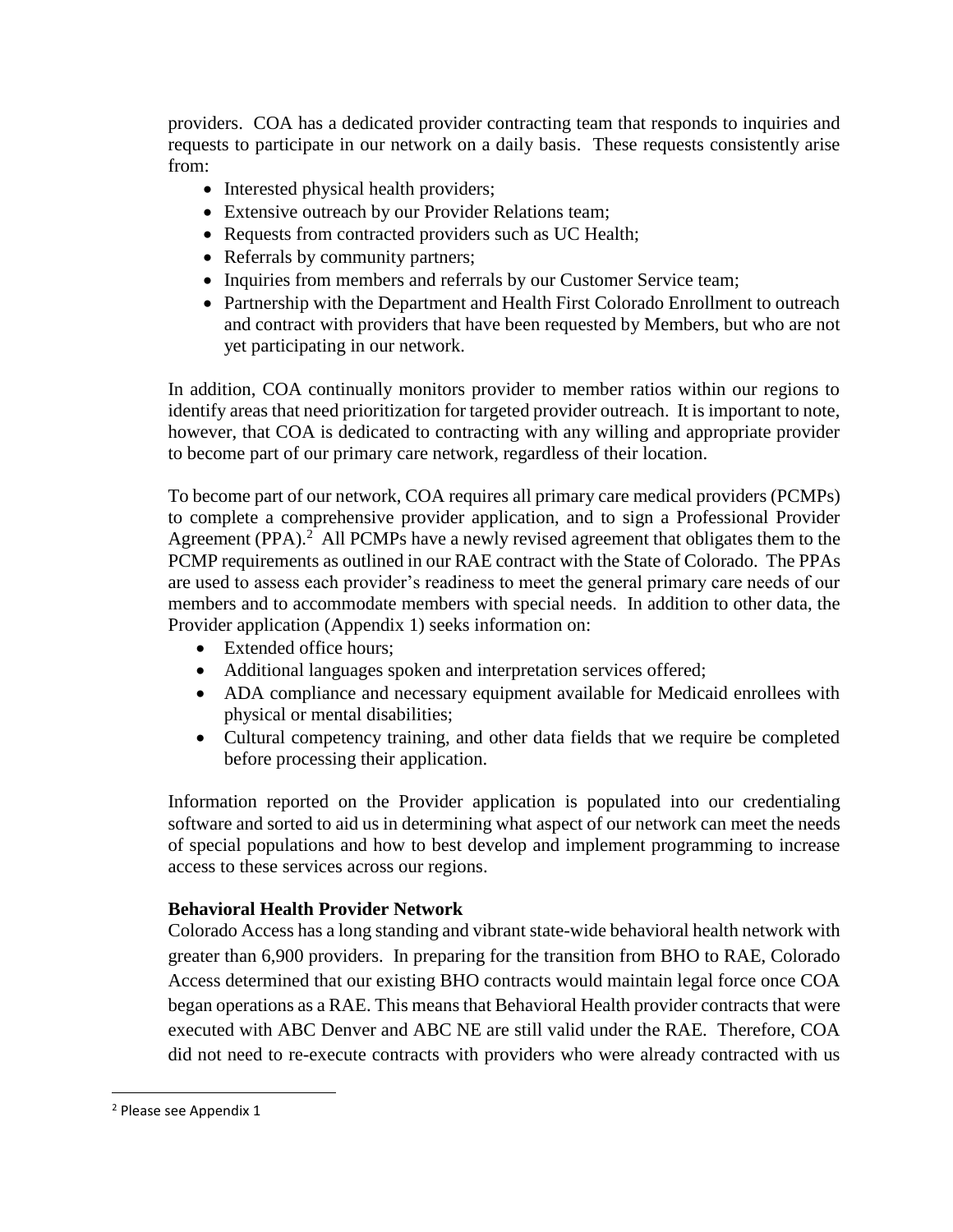under the BHO. Our credentialing, claims processing and utilization management procedures remain the same as when operating as the BHO. Future amendments will apply to all contracts, whether executed prior to or after July 1, 2018.

As such, our network of behavioral health providers continues uninterrupted and is the footing for our RAE efforts to ensure adequate access to behavioral health services for our members. This existing network includes contracted relationships with every Community Mental Health Center in the state, hospital systems, behavioral health providers who are integrated with PCMPs, IMD's, and independent behavioral health providers, statewide. Colorado Access continues to contract with behavioral health providers. The Contracting team continues to contract with behavioral health providers statewide, in an ceffort to offer a comprehensive network to expand member access to services.

Updated methodology for member attribution and specified obligations within the RAE contract, however, require focused attention to ensure an operationally adequate network, regardless of the total number of providers under contract. COA will work to address these challenges by offering consistent training to behavioral health providers that underscores the implications of site-based attribution and the best way to navigate eligibility, claims, and billing issues within the RAE system. Conducted by our Provider Relations team and supported by Provider Contracting and Behavioral Health Operations teams, trainings provided in various formats, including:

- Provider forums and open houses, with appropriate COA staff to answer questions and direct further inquiry;
- Creation of webinars to address issues that impact numerous providers;
- In-depth one-on-one trainings and meetings with providers who request and need them;
- Extensive communications through our provider newsletters and other email platforms.

COA is working with all previously contracted behavioral health providers, as well as any newly contracted providers, to complete the new Provider Application, in order to better understand our network's capacity to meet the needs of special populations and to better direct future training and programmatic priorities. As noted above, the Provider Applications are used to assess each provider's readiness to meet the needs of our members and to accommodate members with special needs.<sup>3</sup>

Our Provider Application asks providers if they are able to "effectively communicate with individuals who have hearing, vision, speech or cognitive disabilities." We interpret "cognitive disabilities" to mean mental disabilities. If the Department has different guidance, please let us know, and we will incorporate that into our PPA.

Under the RAE contract, Colorado Access will be responsible for administering the behavioral health program for the region previously administered by Behavioral Healthcare Incorporated (BHI). As part of our plan to ensure network adequacy under the RAE, COA

 $\overline{\phantom{a}}$ 

<sup>&</sup>lt;sup>3</sup> Please see Appendix 1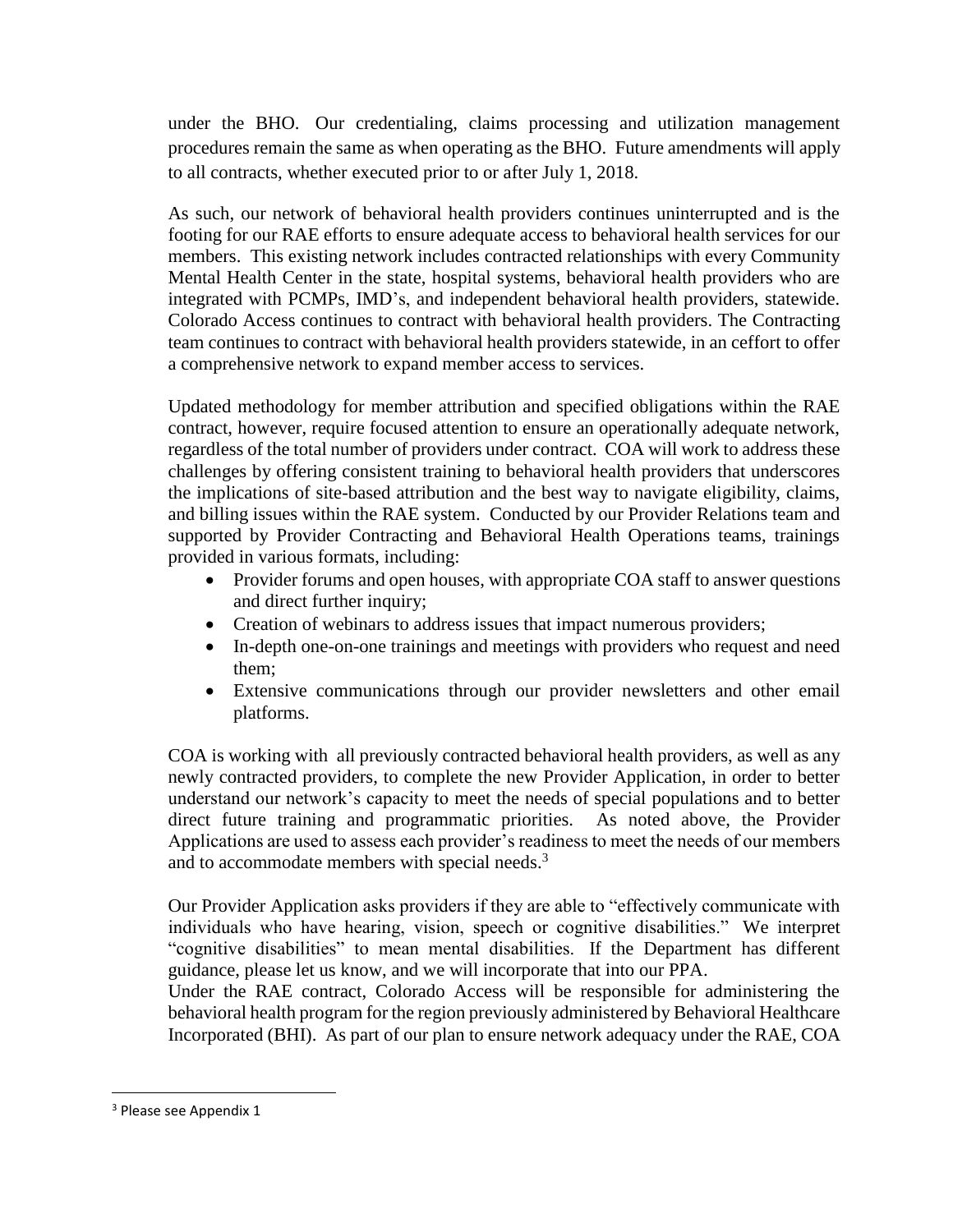has outreached former BHI providers who were not previously a part of our network. Currently, COA has finalized contracts with 56 out of 59 of these "non-PAR" providers.

Additionally, COA will ensure continuity of care by offering single-case agreements when needed and appropriate to any behavioral health provider, statewide (and out-of-state when necessary), who would like to render services to one of our members. We have developed relationships with personnel from the various RAEs and will act upon referrals from those RAEs on an ad-hoc basis to ensure adequate services for our members.

Each potential new behavioral health provider will be required to execute a contract with COA, complete the Provider Applicaton, and pass credentialing requirements, before becoming an active participant in our provider network. These written agreements and documents will support growth and maintenance of the network and highlight areas of service—especially for special needs populations—that require further attention within our regions. As with the primary care network, COA will continually analyze provider to member ratios to assess areas of our regions for outreach prioritization. Claims data will be reviewed to analyze utilization patterns and help direct contracting efforts. We will work with our our care managers, community partners, such as Interagency Oversight Groups, disparate health alliances, counties and local public health agencies, and internal governance groups to identify areas of need and frame outreach from our Provider Relations and Provider Contracting teams.

#### **Integrated Care and Telehealth**

Colorado Access currently has **eight** fully integrated practices in our network, and are planning to grow that core network. As a part of that strategy, we developed an assessment tool that will include questions to evaluate providers on their infrastructure preparedness, as a way to stratify those most prepared for imbedded behavioral health. This assessment will allow our Practice Transformation team to determine the ongoing technical assistance needs of these practices. We will be responsive to any practice who indicates an interest in learning more about becoming a Medicaid provider under the regional organization structure of the Accountable Care Collaborative. We are assessing the level of behavioral health integration of our currently contracted providers and will deploy practice transformation resources as needed to move these practices along the integrated care continuum. Additionally, Colorado Access has a dedicated staff member who will be assessing whether or not any additional providers need to be targeted in order to identify and address any gaps in service prevision within our two RAE regions.

Our provider assessment is a tool that is being targeted to COA's entire PCP network to assess practice's ability to meet all contractual requirements, including integrated behavioral and physical health care, and to help us provide targeted practice transformation assistance as needed to those interested practices. These assessments are distributed to providers in waves, beginning in October 2018 and continuing through February 2019. Once all assessments are completed, COA will be conducting a broader analysis to determine best mechanisms to provide guidance and/or training in many areas, including integrated care.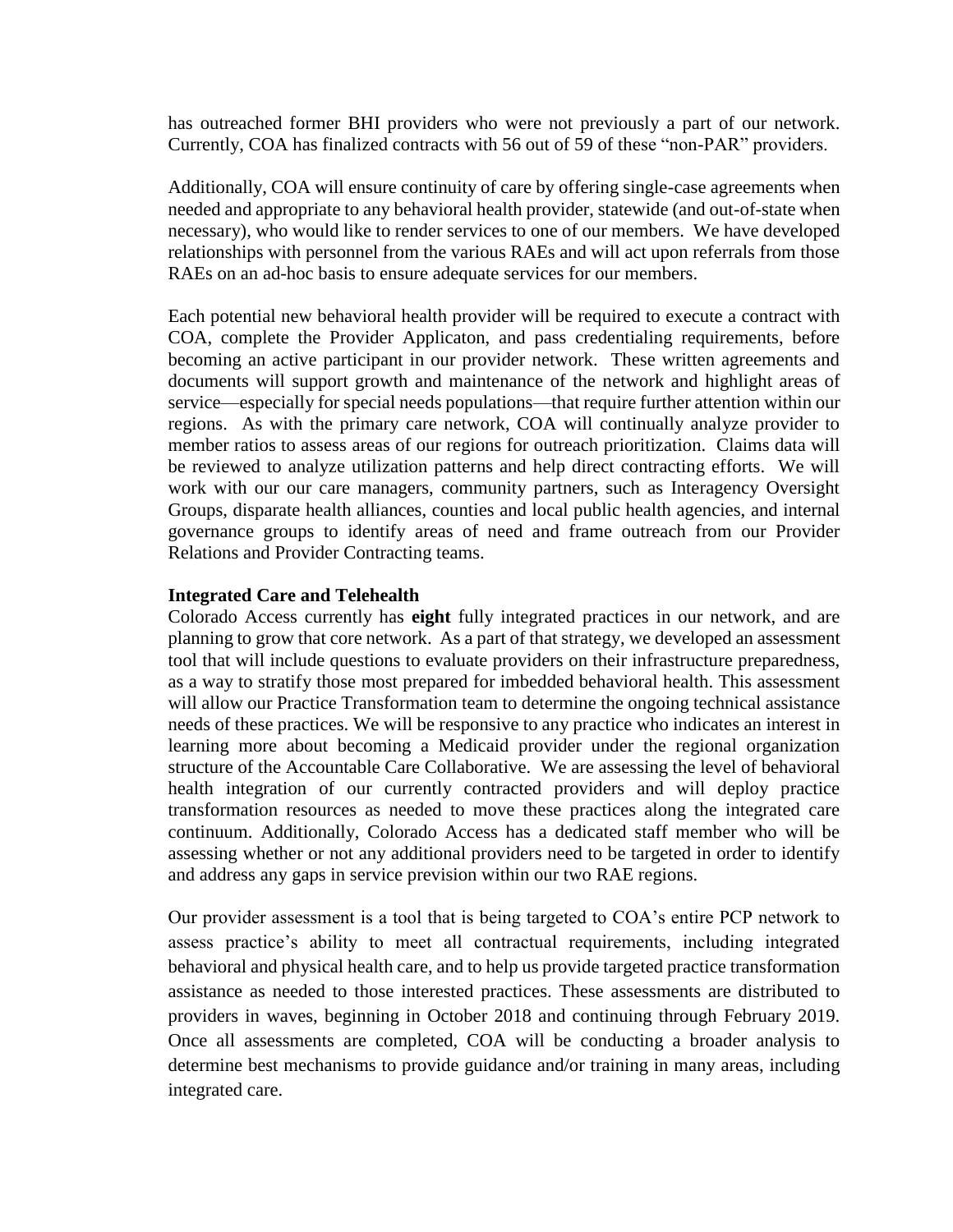Through our AccessCare Services (ACS) group, Colorado Access will continue to work to deploy telehealth services in a variety of settings, further augmenting the adequacy of our network. With an initial focus on integrating behavioral health support into primary care settings, the ACS model utilizes an integrated approach to combine specialty mental health services with physical health and primary care. It provides licensed behavioral health clinicians, substance abuse counselors, and psychiatric providers with the ability to screen, diagnose, provide brief intervention, and recommend psychotropic medication regimens all while collaborating with the primary care physician through a virtual platform. As a distinct group within the COA corporate structure, ACS is not bound by regional borders, and staff are open to foster potential relationships with providers throughout the state—an important aspect of network adequacy under the RAE attribution methodology. ACS and COA will track referrals and consults within the program to help guide practice transformation and integration efforts.

### **Denver Health Medicaid Choice**

As the regional organization for Denver County, Colorado Access partners closely with Denver Health Medicaid Choice (DHMC), a limited managed care plan operated by Denver Health. DHMC manages physical health benefits for up to 90,000 Health First Colorado members who reside in Denver County, which is approximately 40 percent of Colorado Access' membership in Denver County. Colorado Access is responsible for ensuring DHMC maintains and monitors a network of appropriate providers for its Health First Colorado members. Colorado Access also partners with Denver Health through contracting with its primary care clinics to provide care and care coordination services for Health First Colorado members who are not enrolled in the DHMC managed care plan. Colorado Access maintains and monitors the behavioral health provider network for all Health First Colorado members in Denver County.

Colorado Access and Denver Health staff meet at least twice a month to review and discuss requirements of the regional organization contract and identify any needed improvements to operational workflows, including coordinating member care between the DHMC plan and Colorado Access provider networks.

DHMC currently maintains an adequate provider network (see Appendix II – DHMC Network Adequacy Plan). Colorado Access' provider engagement, care management, customer service and leadership teams regularly communicate with respective staff at Denver Health on multiple activities. Denver Health and DHMC staff actively participate in provider forums and trainings hosted by Colorado Access to receive updates regarding the Accountable Care Collaborative Program. Colorado Access' provider engagement and customer service teams help providers and members understand the DHMC plan. The care management team assists with identifying and escalating member needs to DHMC, including need for authorization of care outside of DHMC's network. As the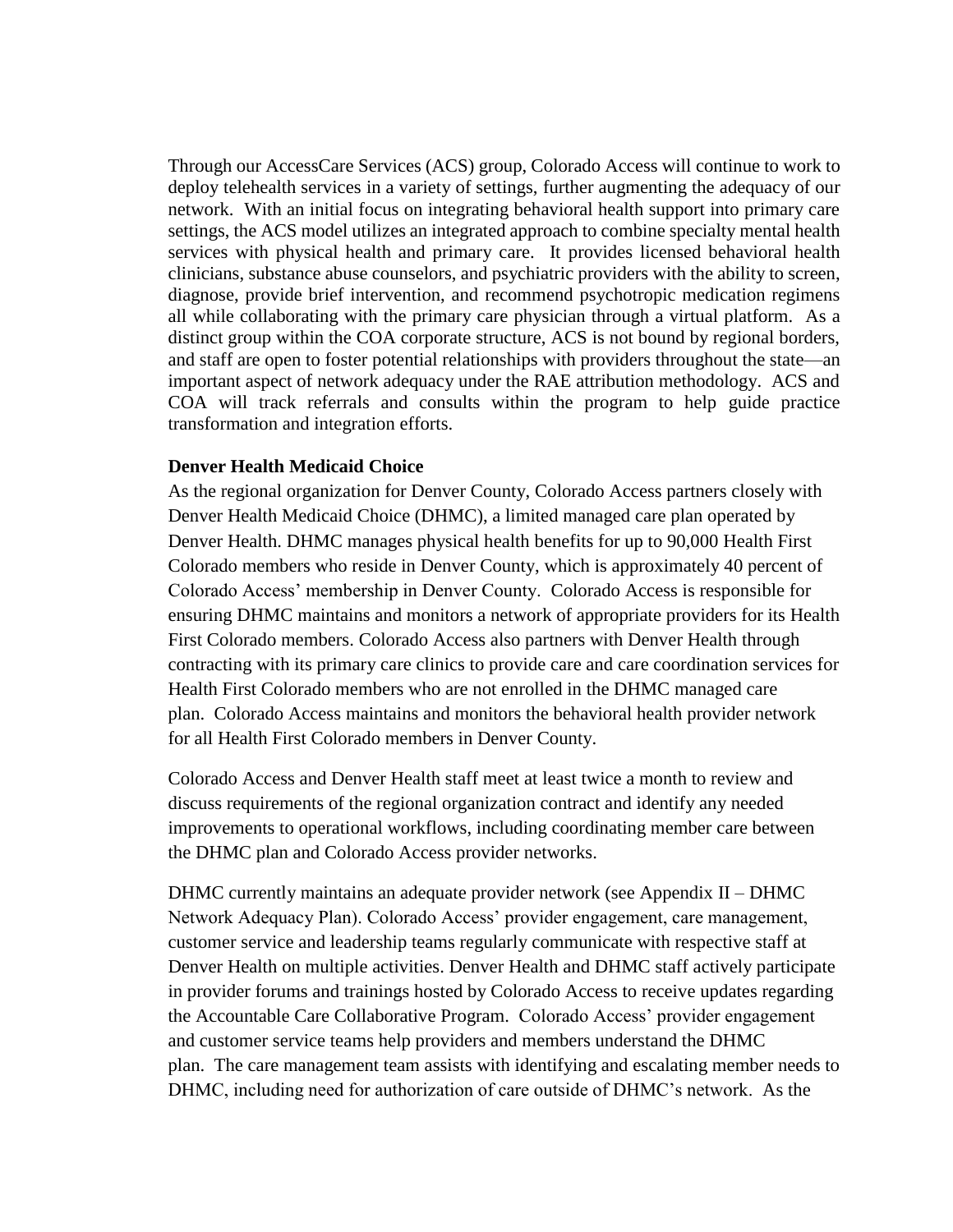second phase of the Accountable Care Collaborative progresses and performance data become available, Colorado Access will engage DHMC in its activities to influence key performance indicators and behavioral health incentive measures.

## **Contract Citation 9.5.1.2.**

## *How [will the Contractor] ensure that network providers provide physical access, reasonable accommodations, and accessible equipment for Medicaid enrollees with physical or mental disabilities?*

With implementation of the Professional Provider Agreement<sup>4</sup>, Colorado Access has a tool to survey each of our primary care and behavioral health providers for their readiness to render services to Medicaid enrollees with physical and mental disabilities. Compliance with the Americans with Disabilities Act (ADA) is a section noted, specifically, in the PPA and every COA provider will be required to complete it. Information gathered via the PPA is loaded into our credentialing system, sorted, and reported upon, on a regular basis. These reports will be used to focus outreach and training by our Practice Transformation and Provider Relations teams and to analyze where gaps may exist.

In addition, COA will work openly and extensively with our community partners, Community Engagement, and Member Engagement teams to identify opportunities for increasing access to care for members with a disability and to better understand the barriers that exist for those members when accessing care.

COA's participation in the Medicare-Medicaid Demonstration (MMP) provided learnings for making reasonable accommodations for physically or mentally disabled members. Since duallyeligible individuals first became qualified for membership in the ACC, Colorado Access has worked to better coordinate resources for Medicaid-Medicare members and to better support providers who service their needs.

Lessons learned from the MMP program have highlighted, for us, the need to more wholly integrate LTSS services into RAE programming, and COA is committed to furthering that integration within our RAE work. Since MMP is no longer an active program, dually-eligible members are now included in our general care management outreach and support protocols, which helps assimilate their needs among our care management teams—while still highlighting higherrisk members for additional support.

COA has built upon MMP provider surveys and outreach to identify areas for inclusion in general provider trainings and forums, and has incorporated ADA training and links to ADA resources in our provider relations efforts. In addition, our MMP experience helped identify providers who may accept Medicare but not Medicaid, and that has informed provider relations

 $\overline{\phantom{a}}$ 

<sup>4</sup> Please see Appendix 1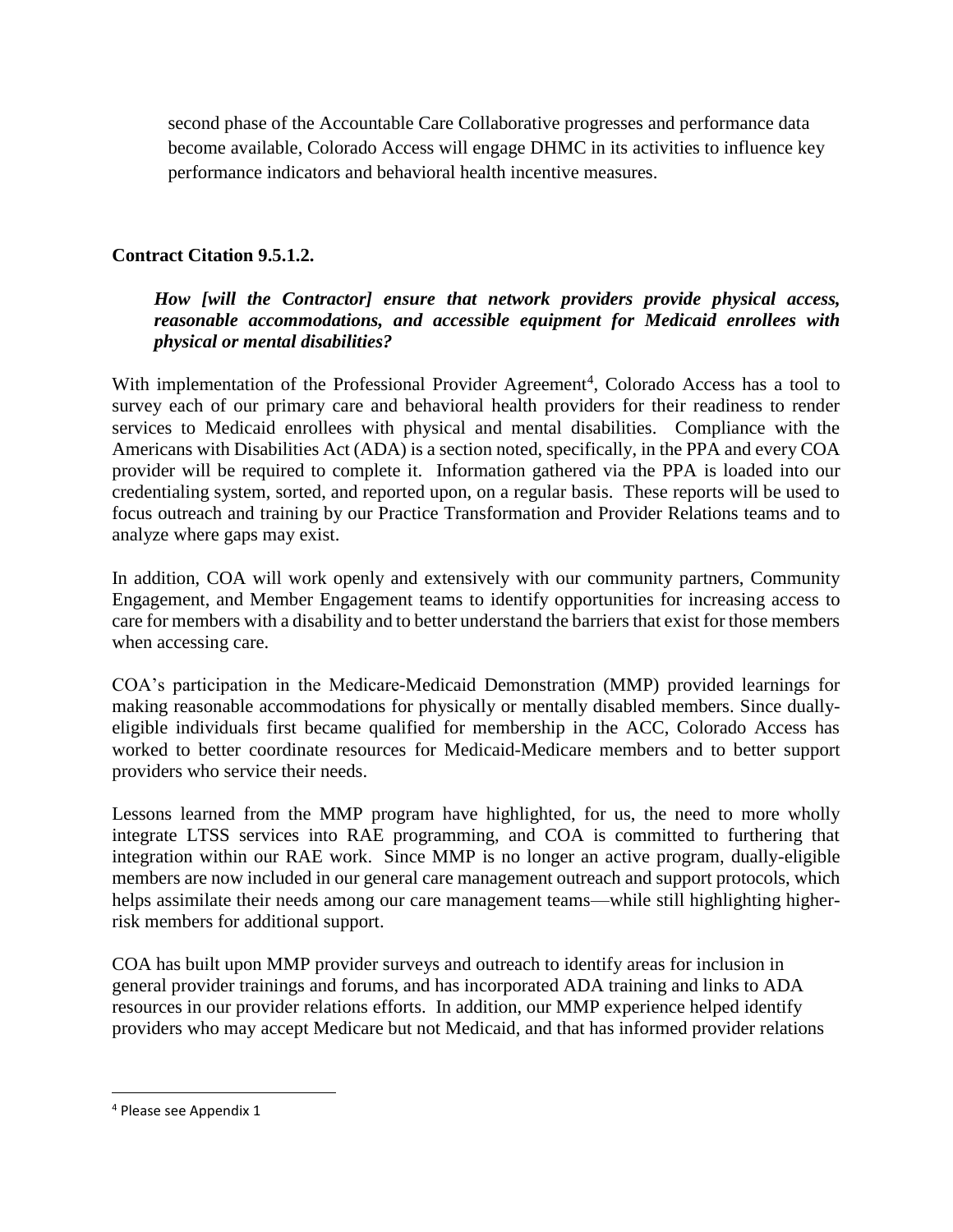outreach, with regard to expanding our network. Though this has met with mixed results, COA will continue to focus on building as inclusive a network as possible.

## **Contract Citation 9.5.1.3. – 9.5.1.7.**

Below are tables that outline our current number of providers, with a focus on provider expertise, across our regions:

## **Number of network providers by provider type**

| <b>Provider Type</b>           | <b>Denver</b> |
|--------------------------------|---------------|
| <b>Adult Primary Care</b>      | 354           |
| <b>Pediatric Primary Care</b>  | 836           |
| Ob/Gyn                         | 57            |
| <b>Adult Mental Health</b>     | 782           |
| <b>Pediatric Mental Health</b> | 792           |
| Substance Use Disorder         | 37            |
| <b>Psychiatric Prescribers</b> | 478           |
| <b>Family Plannig</b>          | 1574          |
| Psychiatrists                  | 335           |
| <b>Child Psychiatrists</b>     | 32            |
| <b>Total</b>                   | 2,858         |

## **Geographic location of providers in relationship to where Medicaid members live Physical Health: distance to providers**

|                         | Total<br><b>Members</b> | Total<br><b>Providers</b> | # of<br>members<br>w/in access | % of<br>members<br>w/in access | # of<br>members<br>outside<br>access | $%$ of<br>members<br>outside<br>access |
|-------------------------|-------------------------|---------------------------|--------------------------------|--------------------------------|--------------------------------------|----------------------------------------|
| All Region<br>Providers | 123,797                 | 854                       | 121,502                        | 98.1                           | 2,295                                | 1.9                                    |

### **Physical Health: time to providers**

|                         | <b>Total</b><br><b>Members</b> | <b>Total</b><br><b>Providers</b> | # of<br>members<br>w/in access | % of<br>members<br>w/in access | # of<br>members<br>outside<br>access | % of<br>members<br>outside<br>access |
|-------------------------|--------------------------------|----------------------------------|--------------------------------|--------------------------------|--------------------------------------|--------------------------------------|
| All Region<br>Providers | 123,797                        | 854                              | 121,671                        | 98.3                           | 2,126                                | 1.7                                  |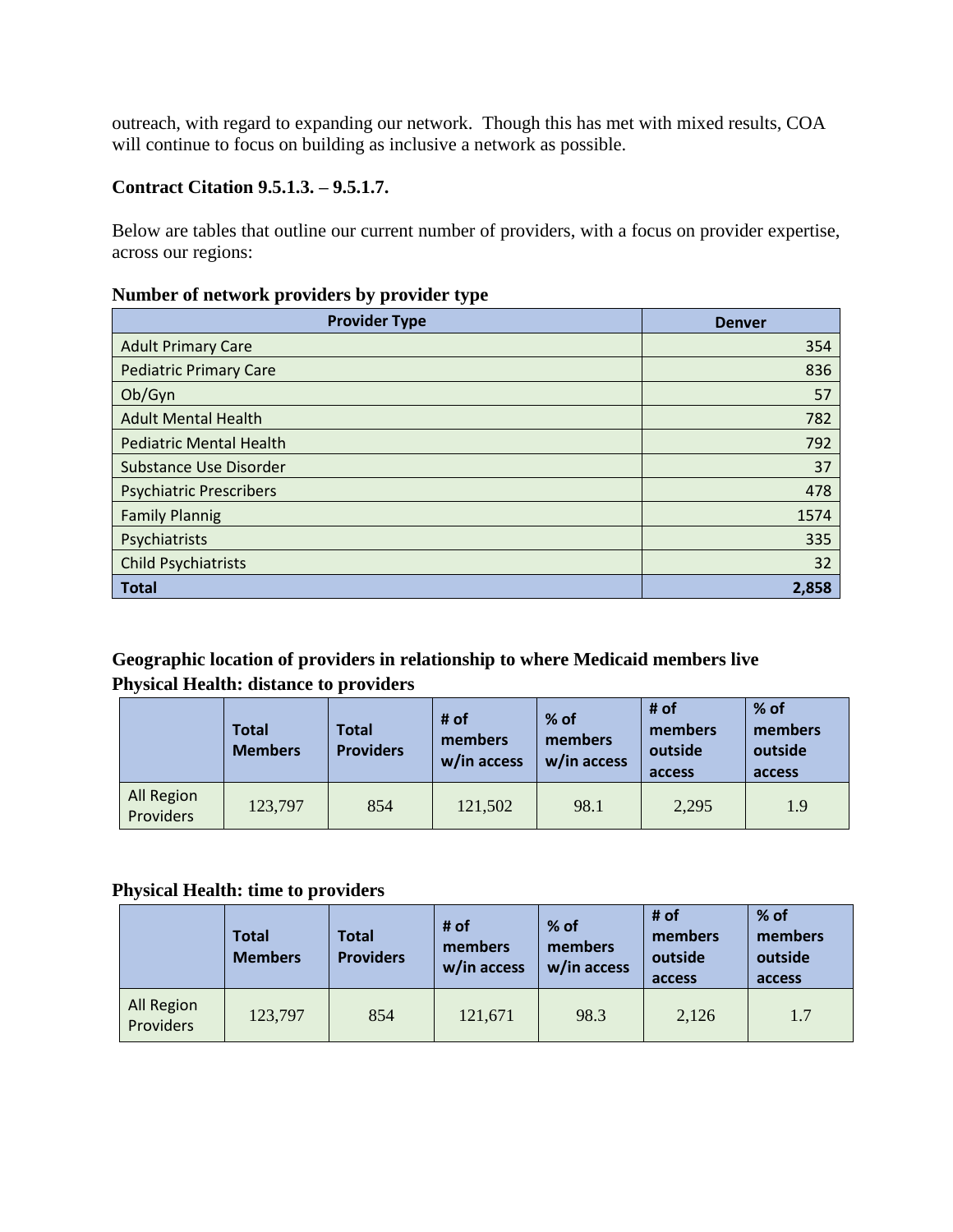# **Behavioral Health: distance to providers**

|                         | <b>Total Members</b> | <b>Total Providers</b> | # of<br>members<br>w/in<br>access | $%$ of<br>members<br>w/in<br>access | # of<br>members<br>outside<br>access | $%$ of<br>members<br>outside<br>access |
|-------------------------|----------------------|------------------------|-----------------------------------|-------------------------------------|--------------------------------------|----------------------------------------|
| All Region<br>Providers | 200,438              | 831                    | 197,282                           | 98.5                                | 3,156                                | 1.5                                    |

# **Behavioral Health: time to providers**

|                         | <b>Total Members</b> | <b>Total Providers</b> | # of<br>members<br>w/in<br>access | $%$ of<br>members<br>w/in<br>access | # of<br>members<br>outside<br>access | $%$ of<br>members<br>outside<br>access |
|-------------------------|----------------------|------------------------|-----------------------------------|-------------------------------------|--------------------------------------|----------------------------------------|
| All Region<br>Providers | 200,438              | 831                    | 198,304                           | 98.9                                | 2,134                                | 1.1                                    |

# **Cultural and language expertise of providers**

| <b>Denver</b>  |                |  |
|----------------|----------------|--|
| Amharic        | $\overline{2}$ |  |
| Arabic         | $\mathbf{1}$   |  |
| <b>Bosnian</b> | $\mathbf{1}$   |  |
| German         | 32             |  |
| Spanish        | 689            |  |
| Faroese        | 42             |  |
| France         | 22             |  |
| Hebrew         | $\mathbf{1}$   |  |
| Hindi          | 5              |  |
| Igbo           | $\overline{1}$ |  |
| Korean         | $\sqrt{4}$     |  |
| Lithuanian     | $\overline{2}$ |  |
| Marathi        | $\mathbf{1}$   |  |
| Portuguese     | 17             |  |
| Russian        | 31             |  |
| Tamil          | $\mathbf{1}$   |  |
| Urdu           | $\overline{2}$ |  |
| Vietnamese     | 44             |  |
| Yoruba         | $\mathbf{1}$   |  |
| Chinese        | 86             |  |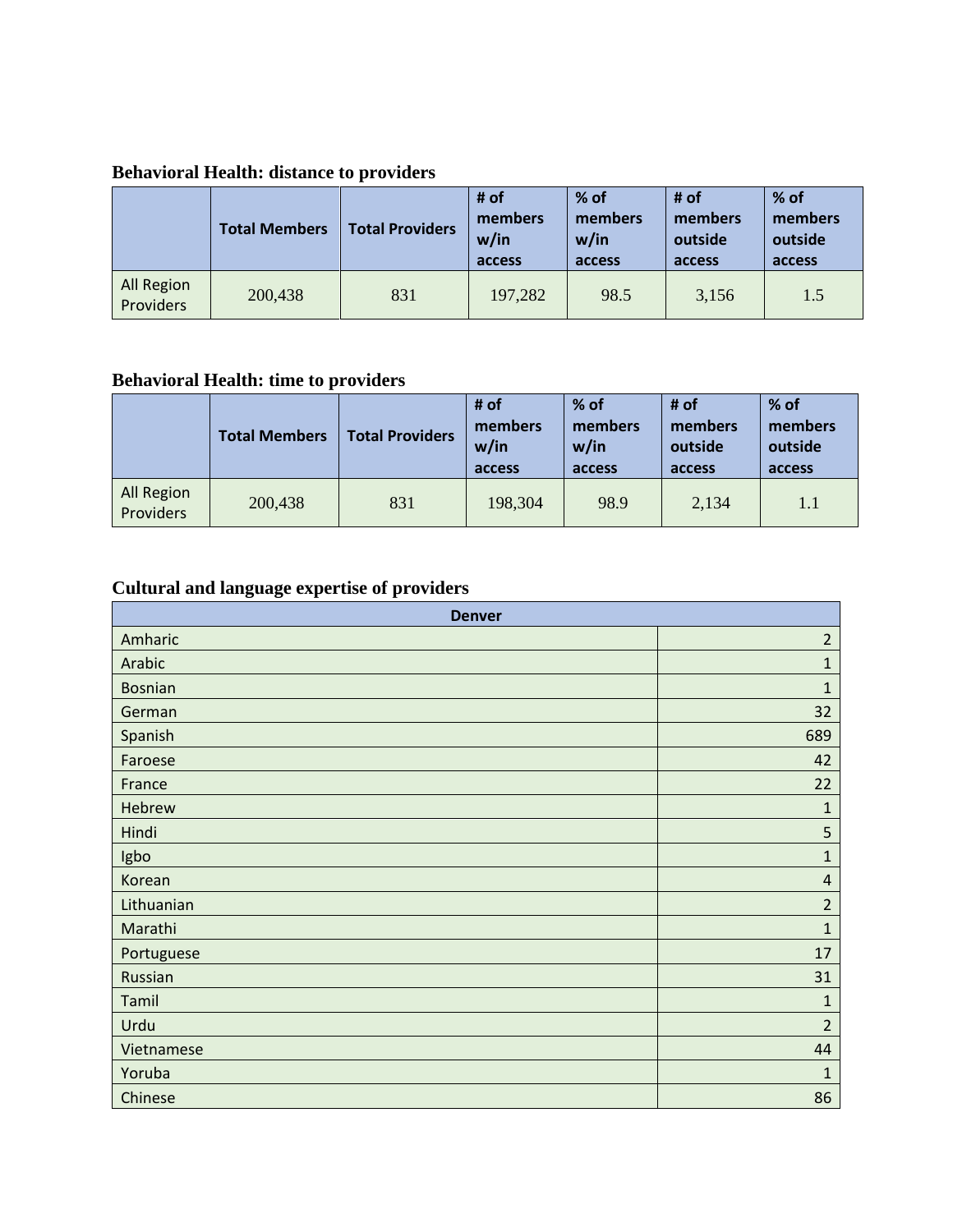## **Number of Physical Health network providers accepting new Medicaid members by provider type**

|                           | <b>Denver</b> |
|---------------------------|---------------|
| <b>Adult Primary Care</b> | 134           |
| <b>Pediatric Primary</b>  |               |
| Care                      | 242           |

**Number of Physical Health providers offering weekend and afterhours appointment availability to Medicaid members**



**Number of Behavioral Health network providers accepting new Medicaid members by provider type**

|                            | <b>Denver</b> |
|----------------------------|---------------|
| <b>Adult Mental Health</b> | 317           |
| <b>Pediatric Mental</b>    |               |
| Health                     |               |

# **Number of Behavioral Health Providers offering weekend and afterhours appointment availability to Medicaid members**



## **Percent of PCMPs accepting new Medicaid members**

|                           | <b>Denver</b> |
|---------------------------|---------------|
| <b>Adult Primary Care</b> | 17.70%        |
| <b>Pediatric Primary</b>  |               |
| Care                      | 28.33%        |

**Percent of behavioral health providers accepting new Medicaid members**

|                     | <b>Denver</b> |
|---------------------|---------------|
| Adult Mental Health | 55.32%        |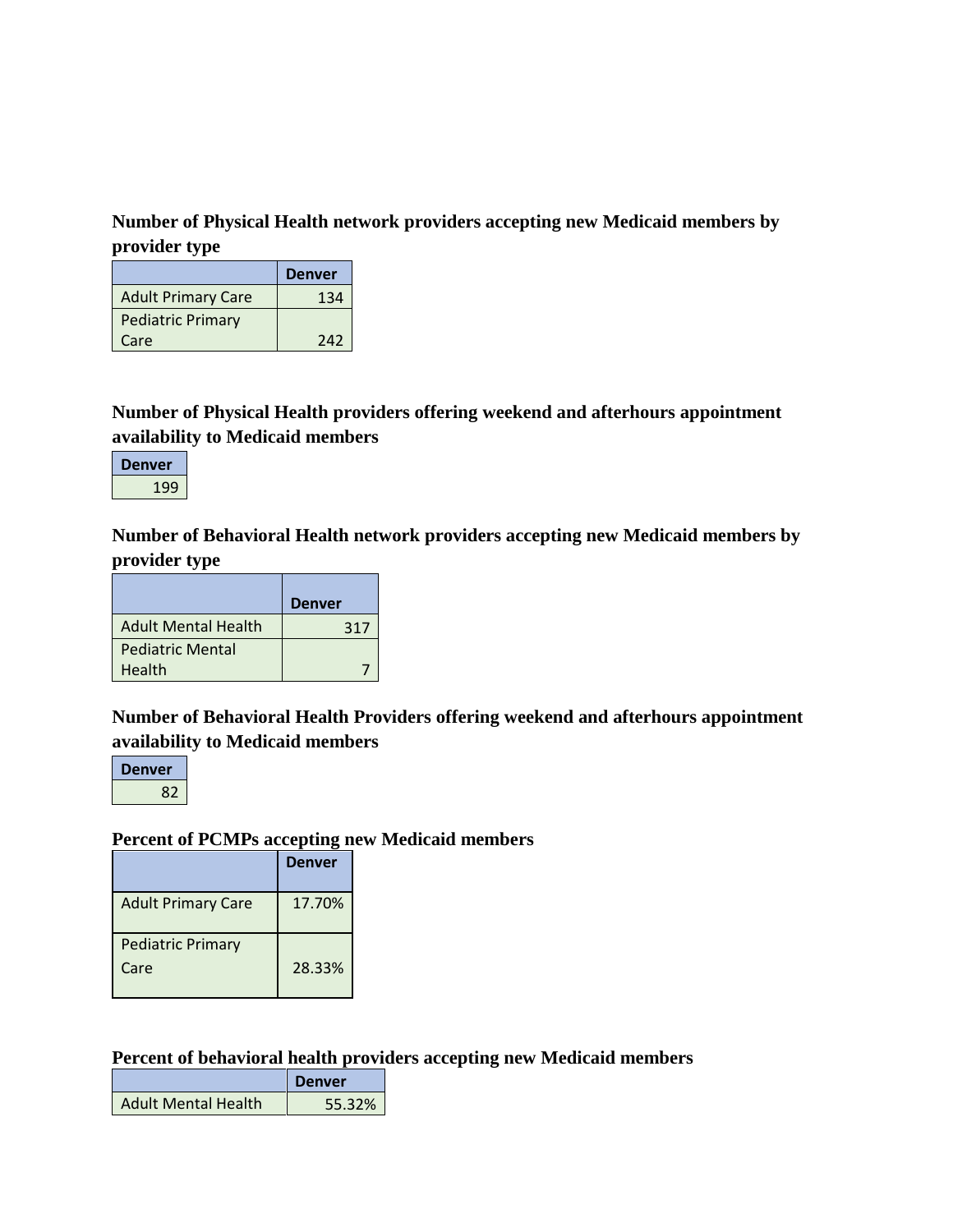| <b>Pediatric Mental</b> |       |
|-------------------------|-------|
| <b>Health</b>           | 1.30% |

### **Percent of PCMPs offering afterhours appointments**

**Denver** 23.3%

**Percent of behavioral health providers offering afterhours appointments**

**Denver** 15.2%

## **Contract Citation 9.5.1.8. – 9.5.1.9.**

*Standards that will be used to determine the appropriate caseload for providers and how this will be continually monitored and reported to the Department to ensure standards are being met and maintained across the Contractor's provider network.*

### *Caseload for behavioral health providers.*

Colorado Access does not directly monitor the specific caseload of individual behavioral health clinicians in our network. However, we will require all community mental health centers and all organizationally credentialed providers to have caseload policies and procedures. These must practice internal monitoring to ensure caseloads are reasonable and appropriately tiered based on the acuity of members on their caseload. This information will be reviewed during provider credentialing and re-credentialing.

Our behavioral health/SUD provider network includes nearly 7,000 contracted providers. We contract with individual practitioners, including LCSWs and LPCs, psychiatrists, psychologists, etc. We also contract with multiple types of facilities, including community mental health centers, integrated care clinics, hospitals, group practices, ATUs, and residential facilities. Due to this heterogeneity within our behavioral health network, it is not feasible to establish standardized case load ratios. In many cases, providers and facilities are required to meet specific caseload standards as defined by licensure.

Colorado Access addresses member health acuity and severity across our network via care management. Our care management department uses several data points to create a four-quadrant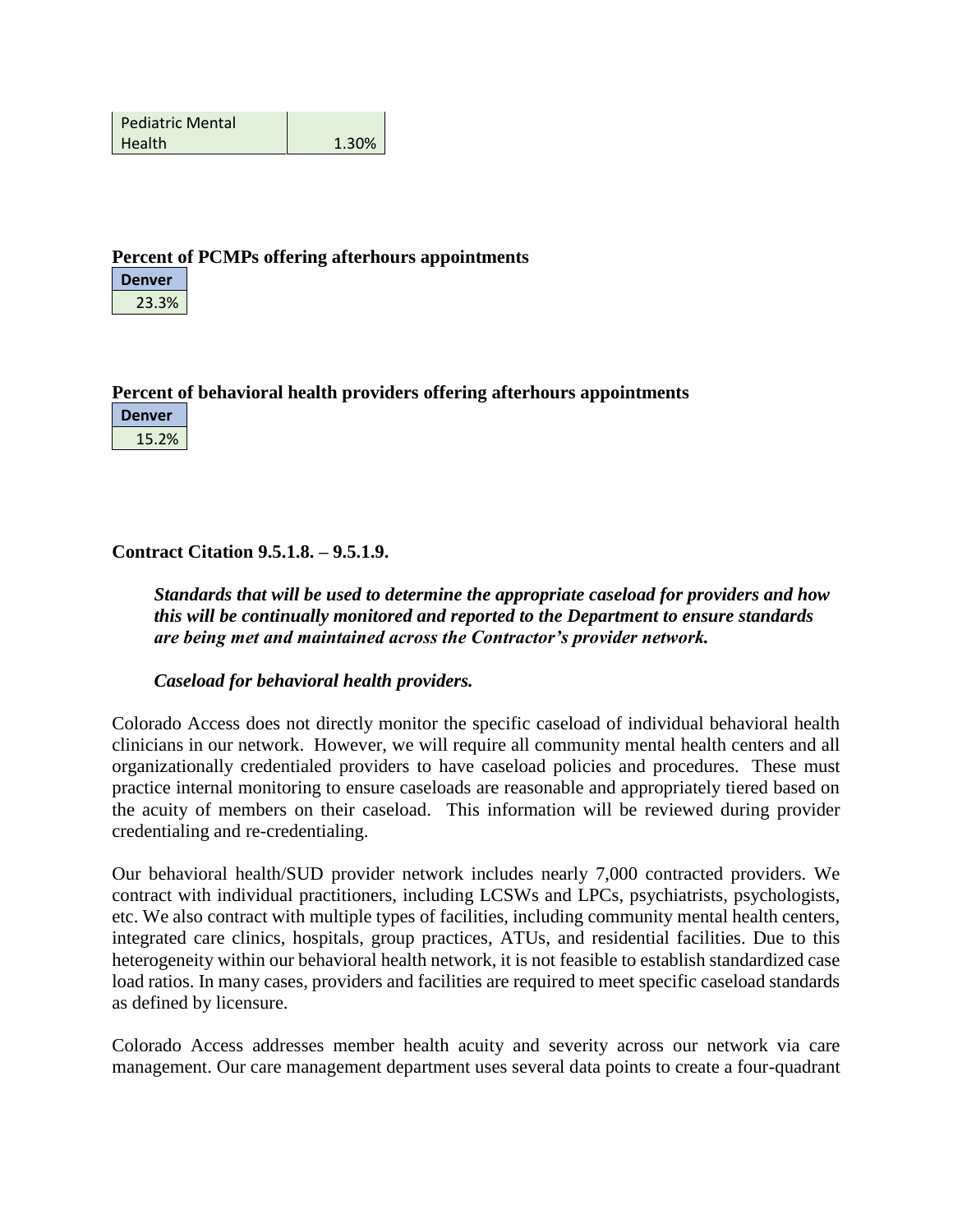stratification model for identifying members with both physical health and behavioral health severity, which guides care management outreach.

Regarding network adequacy and quality of care issues, we have standardized processes to identify and address these issues, and lack of a standard case load definition does not present a barrier to these processes.

### **Contract Citation 9.5.1.10.**

### *Number of behavioral health providers in the network that are able to accept mental health certifications and how this will be continually monitored to ensure enough providers are available to meet the needs in the region.*

All of COA's contracted community mental health centers are licensed to accept mental health certifications. Because of complex and nuanced reasons, ensuring that our regions have adequate capacity to meet the need is not a reflection of the total number of facilities able to accept mental health certifications, rather, a reflection of the intricacies involved in transitioning care among facilities for members who are impacted by CRS 27-65-102. Our experience has shown that barriers typically involve licensed facilities refusing to accept a certification from the discharging inpatient hospital, for a particular member. To mitigate these issues and meet the needs of our members, COA's Utilization Management and Care Management teams will continue their processes of coordinating between facilities and outpatient providers to address barriers to member discharge, including issues related to the transfer of involuntary treatment and medication certification. This includes developing individualized care plans, seeking out and connecting with disparate "27-65" licensed providers, and helping to arrange for transitions of care for our members.

### **Contract Citation 9.5.1.11.**

*A description of how the Contractor's network of providers and other Community resources meet the needs of the Member population in the Contractor's region, specifically including a description of how members in special populations are able to access care.*

Colorado Access is committed to ensuring that each of our members has an understanding of and access to providers and resources that will help them become healthy and remain healthy. This requires the unified efforts of numerous medical and non-medical partners aimed at defining mutually reinforcing agendas and supporting mutually reinforcing actions.

As a primarily urban/suburban region, network adequacy issues stem less from physical proximity to providers than from system fragmentation, unilateral efforts to mitigate structural impediments, adequate access to timely care (both specialty and primary care), and the need for focused efforts towards ensuring that members with chronic conditions—or those utilizing services inappropriately—have access to the proper care they need, when they need it. Throughout SFY 2018-19, COA worked to lay the foundation for addressing these access issues, and will utilize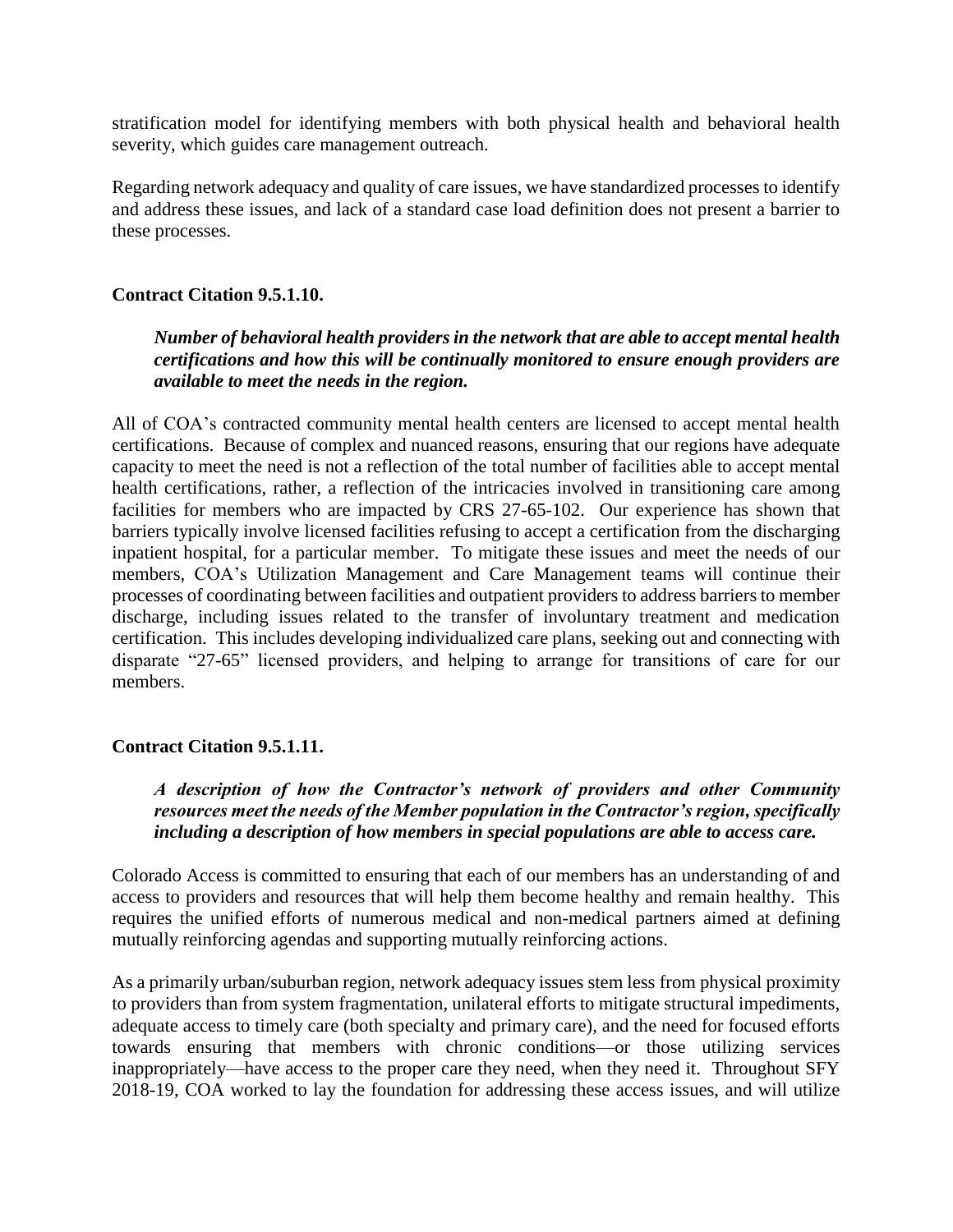these partnerships and systems in SFY 2019-20 to assess and respond to network access needs. These efforts reflect COA's belief that network adequacy is not simply a function of the number of providers in a region, but rather a function of the timely accessibility of those providers to the members who need their services.

### **System Fragmentation and Unilateral Efforts to Mitigate Structural Impediments**

Colorado Access will continue to utilize its Governance Council (GC) platform to develop shared responses to systemic issues that impact access. For SFY 2019-20, much of the focus will shift toward populations identified via the Potentially Avoidable Conditions (PAC) model and those high-cost members whom the Department has categorized as "impactable." COA will facilitate the coordination of the multiple providers represented on the Governance Council to ensure a shared focus on access to timely, proper care for these members and that varying perspectives on these populations are incorporated into the mobilization of adequate network resources aimed at connecting them to appropriate physical, behavioral, and longterm care.

### **Adequate Access to Timely Care**

During SFY 2018-19, COA implemented several foundational platforms to assess the adequacy of the provider network. These platforms do not act, simply, to evaluate provider numbers and ratios, but to define network adequacy in terms of timely accessibility to preventive and appropriate specialty care. COA will utilize these platforms during SFY 2019- 20 to consistently gauge the sufficiency of the region's network and help guide responses to access issues. Some examples include:

- An extensive PCMP survey, conducted during SFY 2018-19, aimed at identifying areas for support and improvement within the PCMP network (120 surveys were distributed with an 86% return rate). The survey has helped to identify challenges faced by disparate providers in meeting and enhancing their accessibility to COA members and adequacy of their roles as PCMPs. Throughout SFY 2019-20, COA will utilize results of the survey to channel practice support and align practice efforts toward systemic improvement in PCMP accessibility.
- A Business Intelligence model that analyzes regional attribution and identifies areas for concern and improvement. For SFY 2019-20, COA will utilize this model to consistently evaluate the provider network and attribution patterns, and identify providers who may not be operating with the ideal Medicaid panel size. If it is determined that a provider's panel size or attribution pattern does not reflect adequate accessibility, COA will engage and work to mitigate barriers to access.
- A behavioral health (BH) inpatient incentive payment plan that enhances partnership among COA and the BH inpatient hospitals within its network, while focusing on increasing access to and utilization of follow-up services within seven days of discharge. COA will execute the plan with each of its BH inpatient hospitals during the summer and fall of 2019. The plan will tie directly to network adequacy by driving collaboration across various levels of BH care, increasing timely access to important follow-up services for COA members.
- A geo-mapping project aimed at understanding where members in Elbert County access their services. Past network adequacy reports have indicated the dearth of Medicaid providers in Elbert County; yet, Elbert's proximity to the Denver area